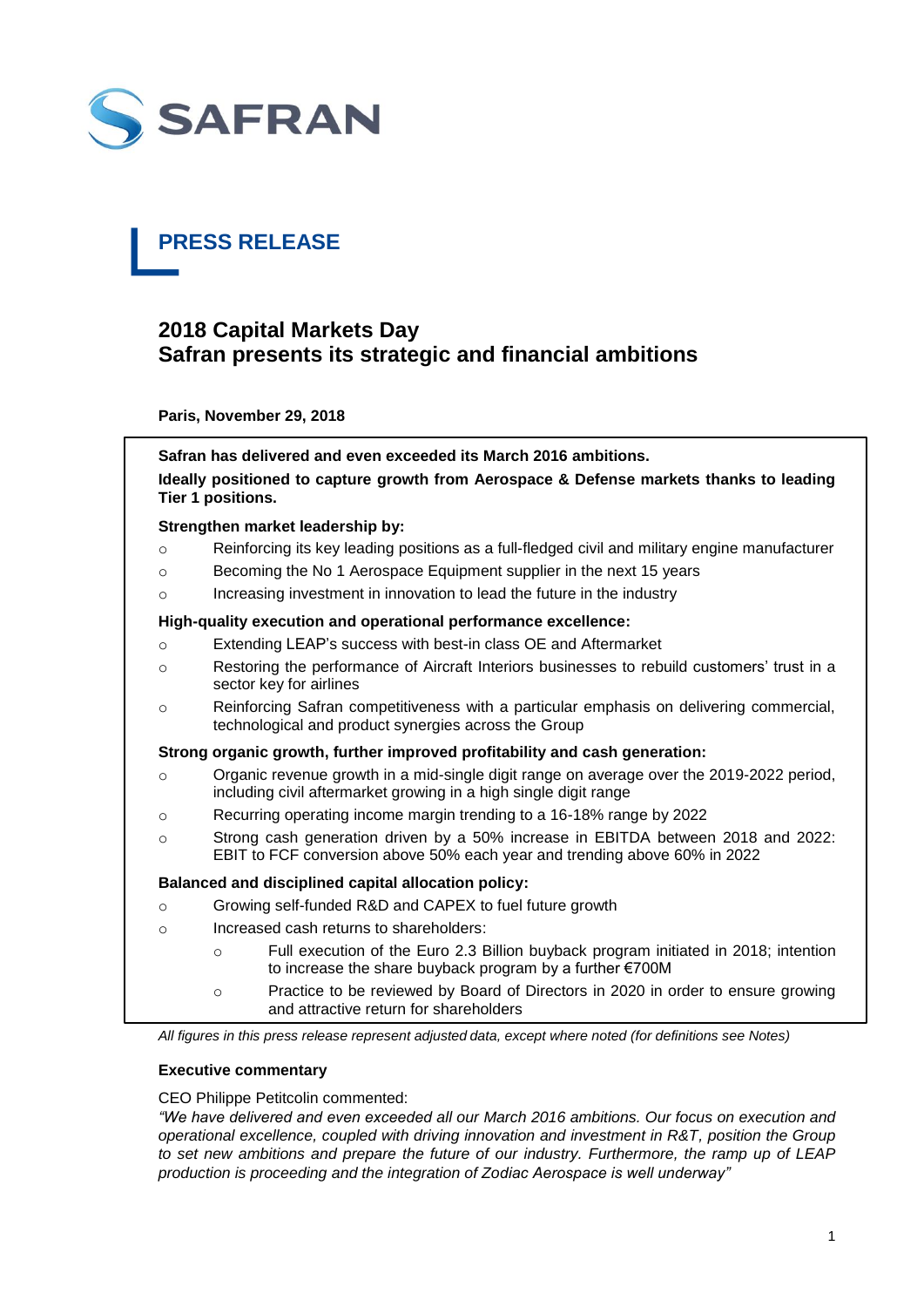

**Safran (Euronext Paris: SAF)** is today hosting its 2018 Capital Markets Day at Safran Campus with investors and financial analysts.

Ross McInnes, Chairman of the Board of Directors, will open the event, which will be hosted by Philippe Petitcolin, Chief Executive Officer, with the participation of members of Safran's Executive Committee.

**Main topics to be covered by the Capital Markets Day are:** 

#### **1. Perspectives and Strategy**

**Safran will leverage its leading positions in Aerospace & Defense to achieve new ambitions.**

Positive trends are expected in both the commercial aircraft and military markets that will ensure a solid momentum of new aircraft deliveries and retrofits. Safran has set clear objectives in all its businesses.

Safran's ambition is to remain a full-fledged engine manufacturer and a key player in the future of propulsion by investing in new technologies, as well as to capture the aftermarket upside through managing its large installed base of civil engines.

Today, Safran is the second worldwide Aerospace Equipment supplier and its ambition is to become the world leader in the next 15 years, notably by increasing its competitiveness and acting as a key leader in equipment for more electrical aircraft. The acquisition of Zodiac Aerospace will reinforce Safran's Electronics & Defense /Electrical & Power activities and will leverage fully Aerosystems' portfolio.

In Aircraft Interiors**,** Safran's priority is to turn around performance and to rebuild customer confidence in order to reach former profitability levels.

#### **2. Financial framework**

**Safran will continue on its path of strong and profitable growth.**

**Mid-single digit organic revenue growth** (at an estimated average spot rate of USD 1.25 to the Euro over 2019-2022) should be broad-based as all activities should contribute positively, particularly civil engines OE, Aerospace services and Aircraft Interiors.

**Recurring operating income margin** should trend to a 16% to 18% range by 2022 after the completion of the CFM56/LEAP transition, the recovery of Aircraft Interiors activities, the full impact of the annual €200M pre-tax run rate cost synergies and the benefits of stabilized hedged rates. In 2022, Safran's operating margin ambition is expected to be: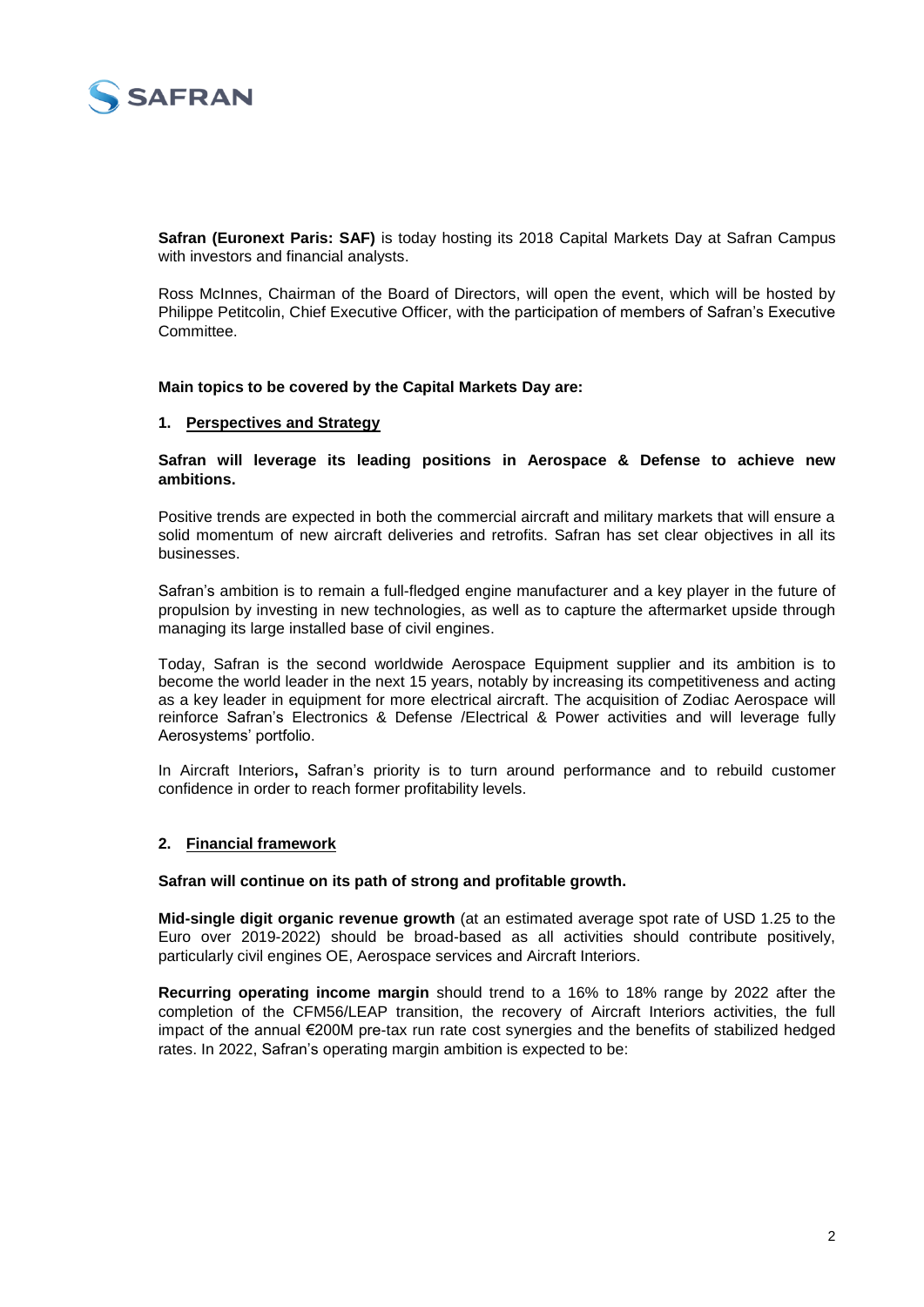

- o above 20% for Propulsion
- o above 16% for Equipment
- o above 10% for Defense
- o around 15% for former Zodiac Aerospace activities including all synergies accounted for in other Safran businesses (or 13% excluding part of the synergies accounted for in other businesses).

**R&D spending will enter a new cycle** including assumptions for NMA developments (if it is launched), targeted efforts on Zodiac and a 30% increase in R&T. Total self-funded R&D will increase but will remain at around 6% to 7% of sales over the period.

**Free cash flow generation will remain a strong focus over 2018-2022** with EBITDA growing by ~50%. Working capital is expected to increase over the period due to a likely significant reduction of advance payments, a stability in stocks and inventories and a gradual increase of the cash contribution to be received from Rate Per Flight Hours contracts (RPFH).

Capex should represent around 4% of sales over 2018-2022 and be allocated notably to build up LEAP MRO capacity as well as to upgrade and streamline Zodiac Aerospace production facilities.

#### **As a result, FCF is expected to grow every year. EBIT to FCF conversion should be above 50% each year and trend above 60% in 2022.**

#### **Safran will maintain its disciplined capital allocation**:

- o The priority will focus on organic development. Safran does not currently expect to make any further major acquisitions
- o Following the Zodiac Aerospace acquisition, Safran reaffirms its objective of maintaining a strong investment grade profile, and the intention to deleverage further going forward
- o Safran will continue to increase cash returns to shareholders:
	- The €2.3bn buyback program, executed at 50% today, will be completed in 2019
	- The intention is to increase the share buyback program by a further €700M to avoid the potential dilution from the outstanding convertible bonds
- o As a result, over 75% of cumulated FCF is expected to be returned to shareholders over 2018-2022 through share buybacks and with the existing dividend practice
- o The Board of Directors will review the practice in 2020 to ensure growing and attractive return for shareholders.

# **3. CFM56-LEAP : Transition and Aftermarket**

#### **Safran will complete the CFM56 to LEAP transition underway to reap the benefits from the massive CFM56 and LEAP installed base.**

Excellent progress has been made on the transition from CFM56 to LEAP:

- o LEAP engine has been delivering on all its promises regarding performance, reliability and utilization, making it the engine of choice for airlines
- o Top priority is meeting customers' demand by addressing the challenges of an unprecedented production ramp up. Safran has built up a strong production management system in order to achieve the production targets agreed with customers

LEAP cost reduction is on target and continues to move forward as planned, with progress coming from both the Group's plants and supplier base.

CFM56 and LEAP engines will remain the core drivers of the profitable and fast growing civil aftermarket business of Safran: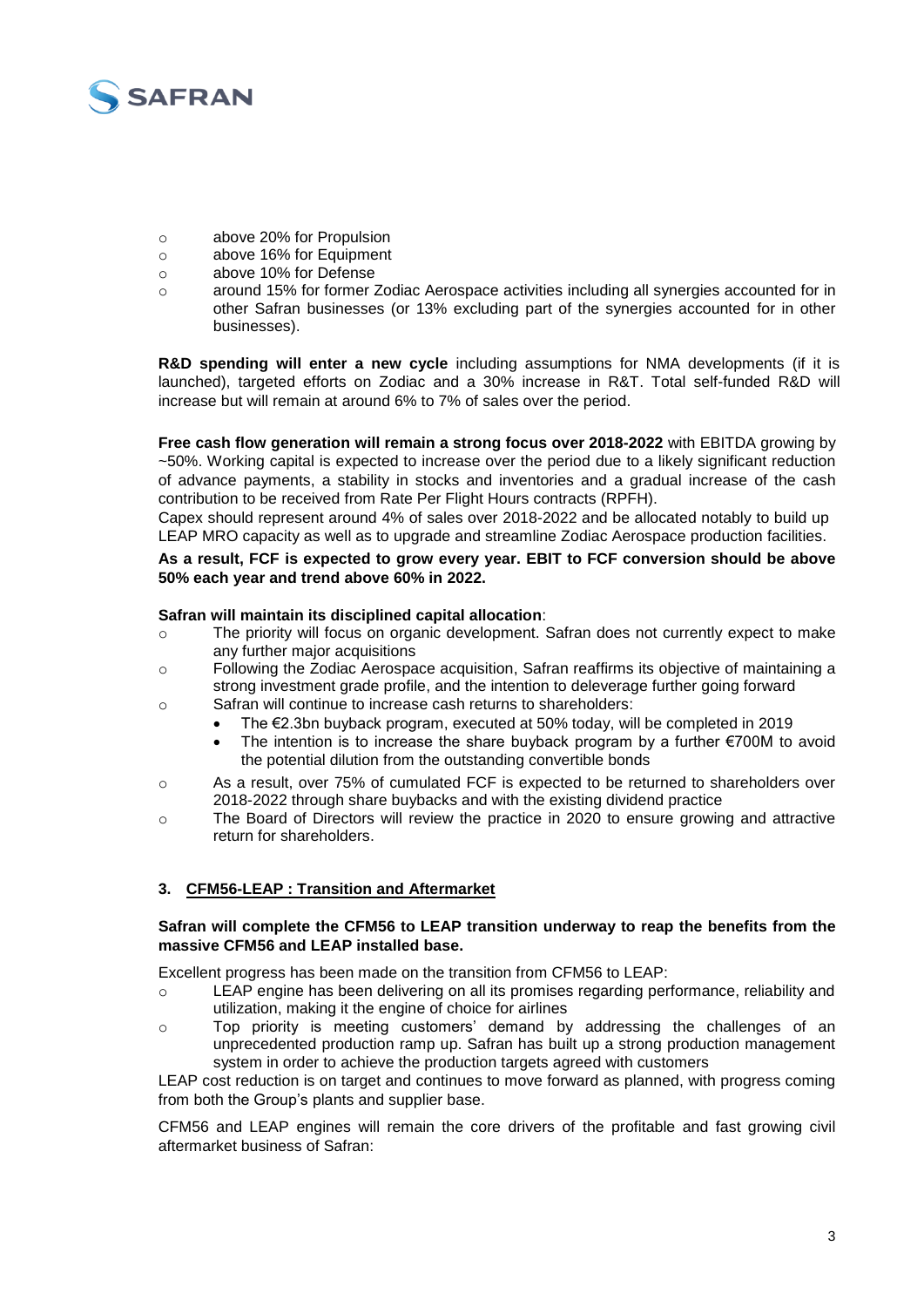

- o The T&M business model will continue to dominate for a long period, thanks to the significant fleet of CFM56 fleet in service
- o The Rate Per Flight Hours contracts contribution will gradually increase driven by the LEAP ramp up reflecting the increased demand of customers
- $\circ$  Safran is well prepared for this gradual transition and will expand its MRO network

These trends provide a strong visibility for the expected high single digit growth on average of the civil aftermarket of Safran from 2018 to 2022.

# **4. Integration of Zodiac Aerospace and Aircraft Interiors recovery**

The integration process has successfully moved beyond the first steps and is gaining momentum with regard to:

- o Accelerating Zodiac Aerospace operational recovery notably by rolling out best practices
- $\circ$  Delivering the  $\epsilon$ 200M of pretax run rate cost synergies by 2022. These cost synergies are fully confirmed and further upside has been identified

In Aircraft Interiors, the new management, together with all the teams, are striving to rebuild customers' trust by transforming a segmented business into an efficient engineering and industrial key player. Safran will realize the full potential of Zodiac Aerospace former activities and deliver the expected improved performance.

# **5. Innovation**

#### **Safran is already well advanced in preparing the future to embark on the next generation Aerospace & Defense programs.**

Key areas of focus are:

- o Improving aerospace propulsion efficiency
- o Leading the way towards the more electrical aircraft
- o Driving innovation for the connected cabin
- o Making additive manufacturing a broad based industrial reality

This acceleration of the innovation strategy will allow Safran to remain the partner of choice of OEM and reinforce its growth potential for the next decades.

# **6. A clear roadmap**

#### **Safran is the most successful Aerospace & Defense company and will remain focus at the same time on both short and long term with:**

- o An extreme attention to execution and operational excellence
- o Growing investment in R&T and innovation to prepare the future.

\* \* \* \* \*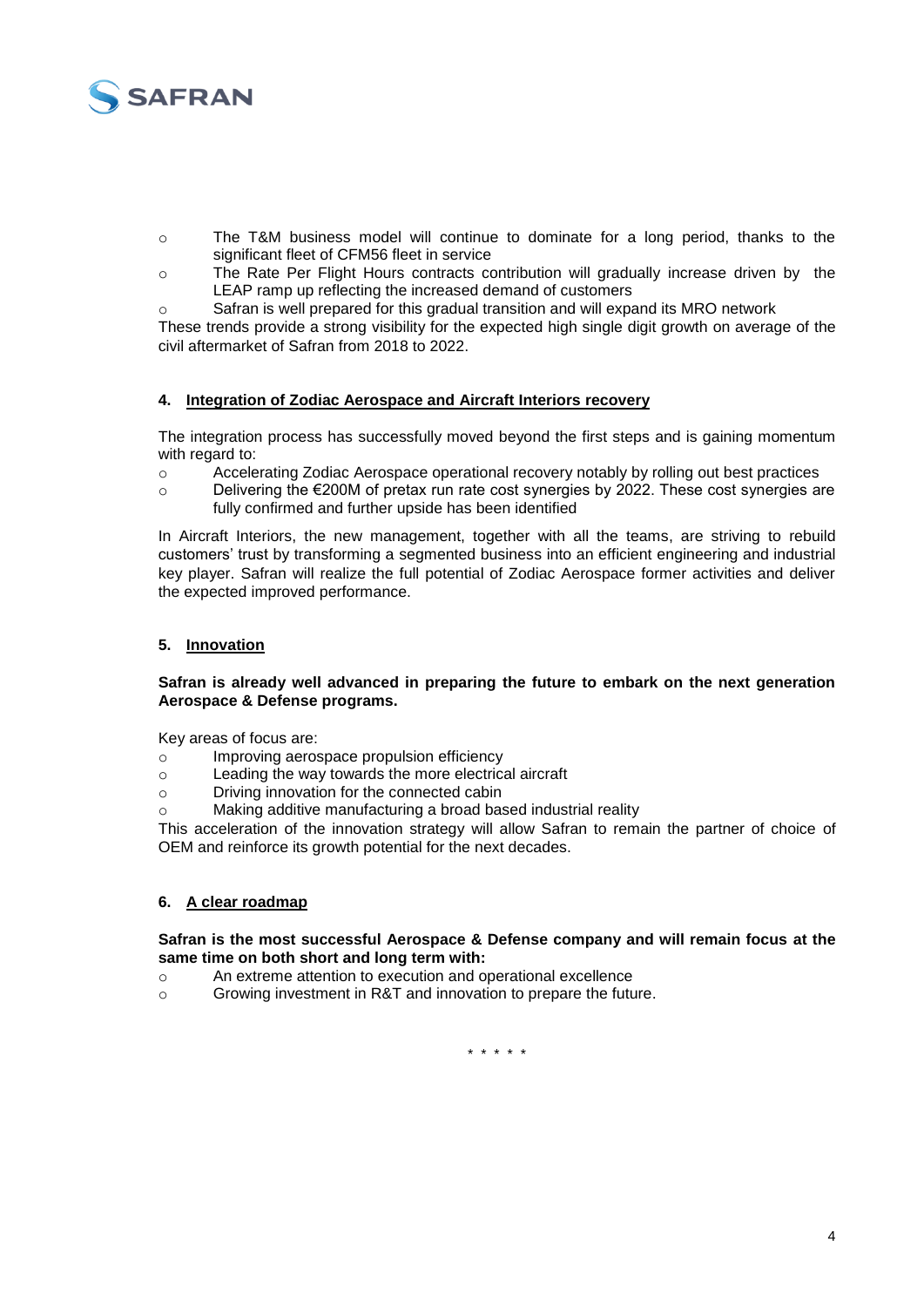

#### Live webcast and replay

The event will start at 13:00 CET in Vilgénis on November 29, 2018. It can be watched on a live webcast at the following address: <https://www.safran-group.com/capital-markets-day-2018-live>

A phone conference will be organized so analysts and investors may follow the event and participate in the Q&A session. The dial-in numbers are: +33 1 76 70 07 94 (France), +44 207 192 8000 (United Kingdom), and +1 631 510 7495 (United States). Participant code is: 3181737.

The presentations may be downloaded and subsequently a replay will be made available at: [www.safran-group.com/finance](http://www.safran-group.com/finance)

\* \* \* \* \*

# **Agenda**

2018 annual results February 27, 2019 Annual shareholders' meeting May 23, 2019

\* \* \* \* \*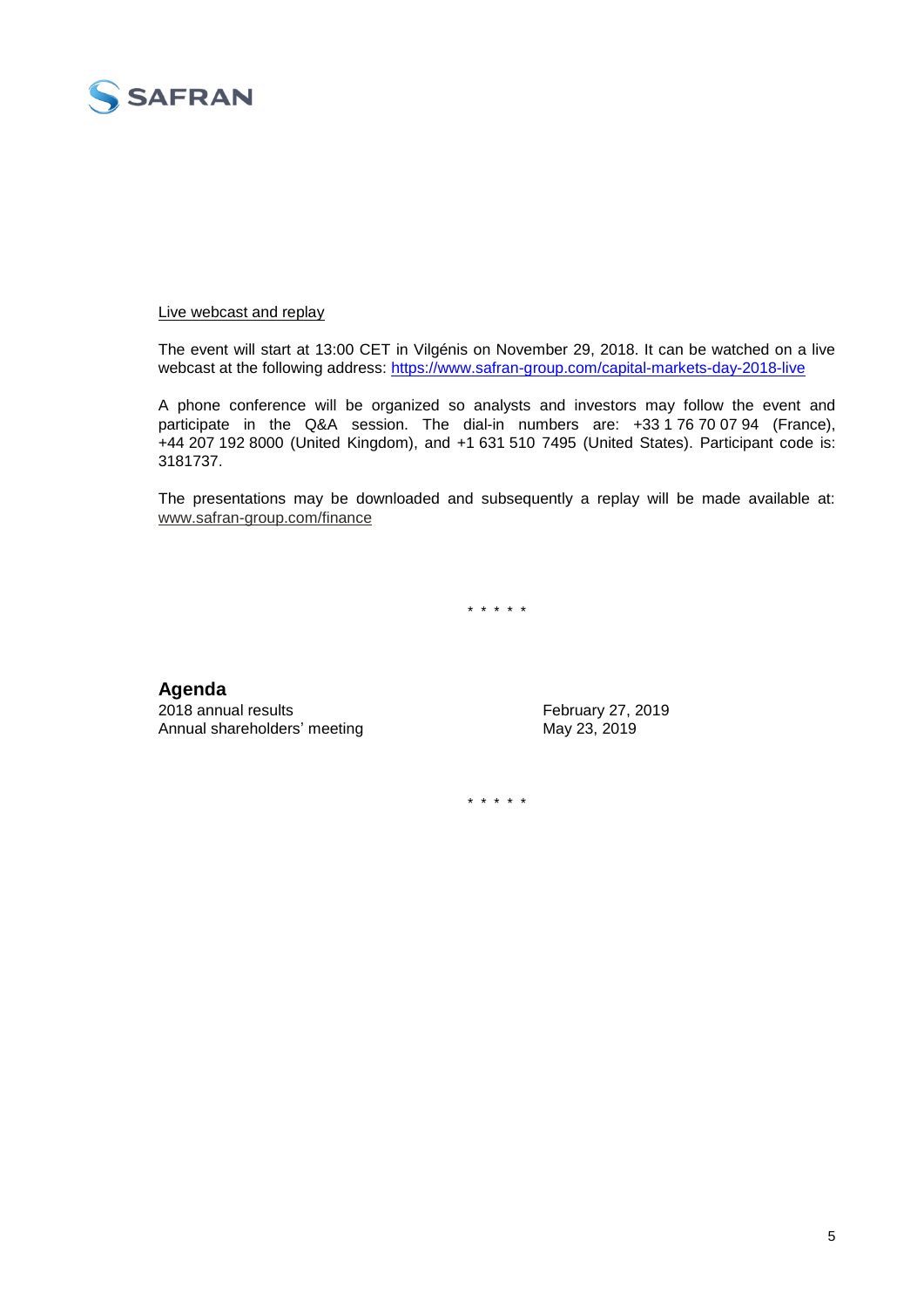

# **Notes**

#### **Adjusted data**

To reflect the Group's actual economic performance and enable it to be monitored and benchmarked against competitors, Safran prepares an adjusted income statement alongside its consolidated financial statements.

Safran's consolidated income statement is adjusted for the impact of:

- purchase price allocations with respect to business combinations. Since 2005, this restatement concerns the amortization charged against intangible assets relating to aircraft programs revalued at the time of the Sagem-Snecma merger. With effect from the first-half 2010 interim financial statements, the Group decided to restate:
	- the impact of purchase price allocations for business combinations, particularly amortization charged against intangible assets recognized at the time of the transaction and amortized over extended periods due to the length of the Group's business cycles and the impact of remeasuring inventories, as well as
	- gains on remeasuring any previously held equity interests in the event of step acquisitions or asset contributions to joint ventures;

Safran has also applied these restatements to the acquisition of Zodiac Aerospace with effect from 2018.

- the mark-to-market of foreign currency derivatives, in order to better reflect the economic substance of the Group's overall foreign currency risk hedging strategy:
	- revenue net of purchases denominated in foreign currencies is measured using the effective hedged rate, i.e., including the costs of the hedging strategy,
	- all mark-to-market changes on instruments hedging future cash flows are neutralized.

#### **Recurring operating income**

Operating income before capital gains or losses on disposals /impact of changes de contrôle, impairment charges, transaction and integration costs and other items.

#### **Civil aftermarket** (expressed in USD)

This non-accounting indicator (non-audited) comprises spares and MRO (Maintenance, Repair & Overhaul) revenue for all civil aircraft engines for Safran Aircraft Engines and its subsidiaries and reflects the Group's performance in civil aircraft engines aftermarket compared to the market.

#### **Free cash flow**

This non-accounting indicator (non-audited) is equal to cash flow from operating activities less working capital and acquisitions of property, plant and equipment and intangible assets.